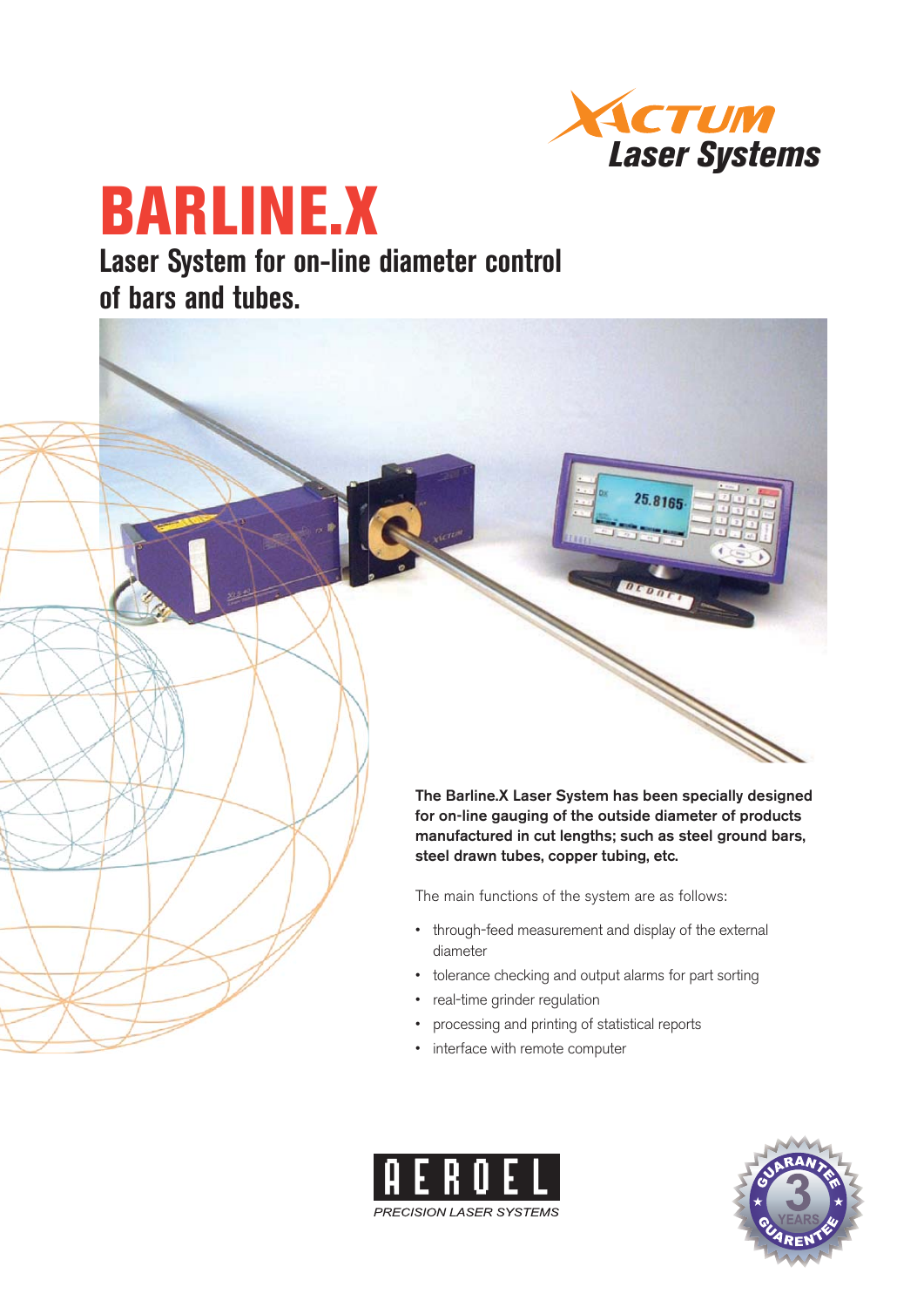# **How does it work?**

The Barline.X System is based on an Xactum Laser Gauge, installed at the output of the grinder or drawing bench, which measures very accurately the outside diameter of the product passing through the laser beam. The non-contact operating principle enables through-feed inspection, without having to stop or slow down the product, as its vibration and movement do not affect the gauging accuracy.



The measured average diameter is continuously compared with the nominal value pre-set by the operator: if the product size is going out of the pre-set limits, the Barline.X software automatically adjusts the

grinder, recovering the wheel wearing so as to keep the product always within the desired tolerance limits. After skipping the head and the tail, all the readings taken along the bar are stored in memory and compared to the pre-programmed tolerance limits: in case of any non conformity occurrence, suitable signals are activated at the end of the bar to drive sorting or/and rejecting devices.

By connecting a printer to the CE-100 panel, it is possible to get a print-out listing the max, min and average values measured on each part; in addition this data can be recorded and processed to print a final statistical report related to each selected bundle of bars. Through an Ethernet or RS232 serial line, a remote computer can be used to download the measured data or to programme the system.

# **Benefits**

- **No customer reject or later complaints**, as the continuous **•** on-line inspection allows detection and sorting any out-oftolerance parts.
- **Reduction of scrap and material savings**: the real-time **•** process control keeps the product within the tolerance range.
- **Labour savings**: the operator's task is made lighter by the **•** unsupervised grinder regulation.
- **Quality certification made easier**: the 100% inspection **•** makes random sample checks redundant and allows the printing of detailed reports to prove Product Quality and Process Capability

# **System configuration**

The Barline.X system uses single-axis Xactum Laser Gauge.

### **The Basic system is composed of:**

- **XLS40**, **XLS80** or **XLS150** , Xactum Laser Gauge;
- **CE-100**, Operator's Interface Panel, 19" Rack mount version;
- **Barline.X software** (basic module) pre-installed in the Gauge;
- 5 m long connecting cable

### **Some options and accessories available to complete the system are:**

- Additional software for for grinder feed-back
- Additional software for statistical reporting
- Compressed air windows with filters and adjusting valve
- Air blowing rings for bar cleaning
- Telescopic stand for the laser gauge
- Extension cables
- Gauge Calibration Report

# **Advantages**

- **•** Insensitive to bar vibration and movement: the noncontact laser operating principle enables through-feed inspection, without having to stop or slow-down the product.
- **The oil doesn't affect the gauging accuracy**: thanks to the **•** compact size of the gauges and to some specially developed accessories, in most cases it is possible to install the sensor just after the grinding wheels and before the oiling device, in such a position where the bar can be easily cleaned by blowing away the emulsion.
- **High precision**: a patented self-calibration device guarantees **•** permanent gauge accuracy with no re-mastering required.
- **Straightforward operation**: guided menus ensure maximum **•** ease of usage, even for untrained staff.
- **Competitive price**: the favourable cost/benefits ratio **•** ensures a short pay back time.
- **Reliability and long life**: the high standards of components **•**and the solid state laser source warrant long operational life.

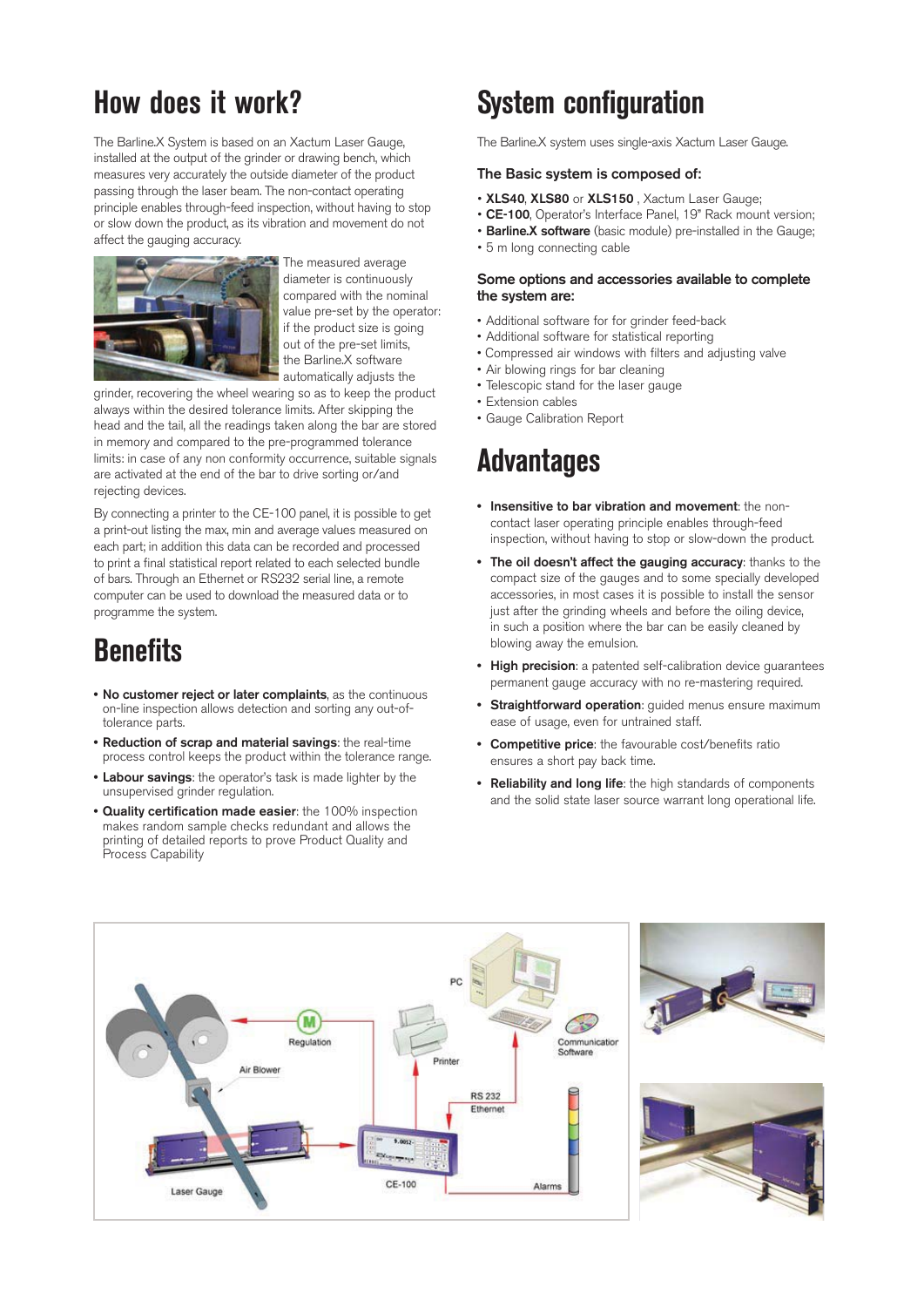# **The Barline.X Software**

The Barline.X software is pre-loaded inside the Xactum gauge and, thanks to its modular structure (basic package + optional Regulation and Statistics) it can meet all operational requirements. Special care has been taken to ensure that the system is easy to use and simple to program even by nonexperts. Through the CE-100 Interface Panel, the operator



uses function keys and pop-up menus to select the various functions or to enter the numerical values requested by the program.

### **The basic package includes the following functions:**

- Display of the measured diameter and of the shift from the nominal diameter.
- 3 measured values can be simultaneously displayed on the screen.
- Programmable skipping of head and tail scans.
- Recording of measurements taken along the bar and printing of the values of max, min, avg diameter.
- Programming of nominal value and tolerances.
- Real-time and delayed (end of bar) out-of tolerance alarms (Go/NoGo).
- Part sorting signals (Rework/Reject).
- Automatic compensation for product thermal expansion, by programming the temperature and the expansion coefficient.
- Library of parameters for 1000 different products, directly retrievable by the operator.
- Possibility of entering a password to restrict the programming functions to authorized personnel.

• Ethernet / Rs232 interface for remote programming or



- data retrieval. • Multi-lingual menus (Italian, English, French and German).
- Selectable measuring unit (mm or inches) and resolution.
- Pre-programmed factory set-up to facilitate installation and start-up of the system.

### **The additional Process Regulation module (Option 1) features the following functions:**

- Software for automatic diameter regulation, by adjusting the distance between the grinding wheels.
- PI (Proportional-Integral) mode, using INC (+)

o DEC (-) pulse trains, whose number is proportional to the amount of the required correction.

PROGRAMMING Working<br>Code<br>Store codes<br>Recall codes

Recall Library) 15

• Regulation is started after having positively checked a real trend to drift from the nominal set-point. • Control parameters

can be programmed and stored in the product library.



- Automatic backlash recovery, by adding extra pulses each time the correction is reversed.
- Separate averaging time for feed-back: it may be set longer than the averaging time for tolerance checking, usually programmed to be as low as possible to detect even shortest diameter flaws.



### **The additional Statistics module (Option 2) offers the following functions:**

- Processing and printing of a report for each batch of bars (bundle).
- The max, min, avg, Cp and Cpk values for each parameter recorder on the bar (max, min, avg diameter) are computed and printed.
- The bundle can be selected manually by the operator or determined automatically via a Start/Stop input signal.
- Identification of the order and of the operator, with automatic progressive numbering of the bundle.
- Statistics can include all the bars of the bundle, or it can be restricted to the good or rejected bars only.
- All reports show the date and time

| BUNDLE STATISTICS |         |                      |         |  |
|-------------------|---------|----------------------|---------|--|
|                   | -----   | STATISTICS VARIABLES | -----   |  |
|                   | Minimum | Maximum              | Average |  |
| #Bundle           | 5658    |                      |         |  |
| #Bars             | 15      |                      |         |  |
| Minimum<br>mm     | 5.416   | 5.485                | 5.480   |  |
| Maximum<br>mm     | 5.479   | 5.507                | 5.490   |  |
| Average<br>mm     | 5.468   | 5.498                | 5.484   |  |
| Dev.Std [UR]      | 167.50  | 81.94                | 42.02   |  |
| Cp                | 0.20    | 0.41                 | 0.79    |  |
| Cpk               | $-0.13$ | $-0.14$              | 0.75    |  |